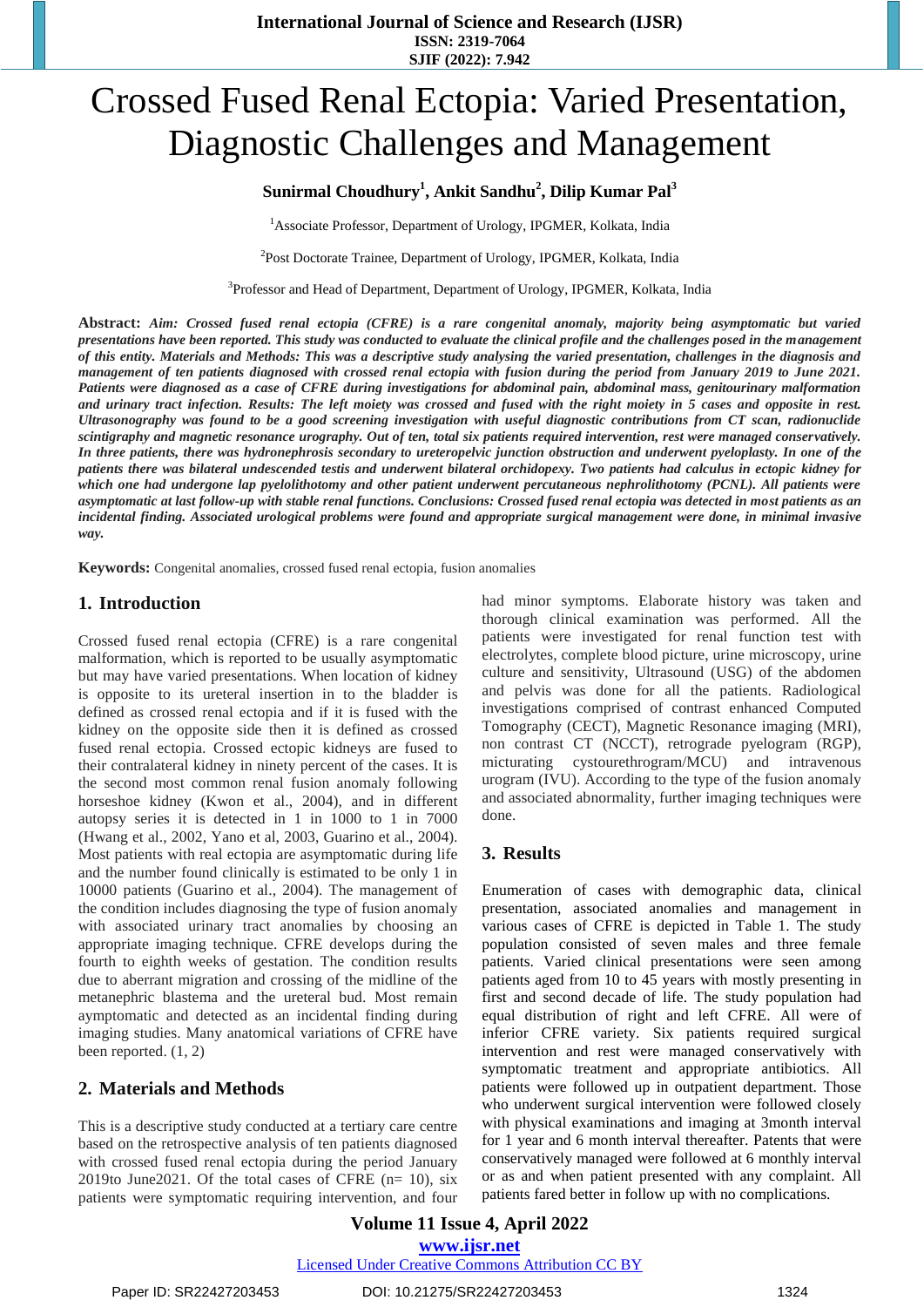## **International Journal of Science and Research (IJSR) ISSN: 2319-7064 SJIF (2022): 7.942**

| Table 1: Summary of cases in the study |      |                                                                                                                                                                                                                        |                                                                              |                                                           |                  |                                                                                                                                                                                                          |                                                     |
|----------------------------------------|------|------------------------------------------------------------------------------------------------------------------------------------------------------------------------------------------------------------------------|------------------------------------------------------------------------------|-----------------------------------------------------------|------------------|----------------------------------------------------------------------------------------------------------------------------------------------------------------------------------------------------------|-----------------------------------------------------|
|                                        | Age/ |                                                                                                                                                                                                                        | Lab Investigations                                                           |                                                           | Crossed          |                                                                                                                                                                                                          |                                                     |
| Case                                   | Sex  | Clinical profile                                                                                                                                                                                                       |                                                                              | Imaging                                                   | renal<br>ectopia | Associated anomaly                                                                                                                                                                                       | Management                                          |
|                                        |      | Left flank pain for 6 months,<br>intermittent, mild to moderate, non<br>radiating, not associated with any                                                                                                             | Creat-0.9 mg/dl<br>Urine Culture-No<br>growth                                | <b>USG</b>                                                | Right to         | Left moiety<br>hydronephrosis with                                                                                                                                                                       | Left upper<br>moeity                                |
| 1.                                     | 20/F | diurnal or postural variation.<br>No significant past history                                                                                                                                                          | Blood parameters<br>normal                                                   | <b>CECT</b>                                               | left             | left PUJO                                                                                                                                                                                                | laproscopic<br>pyeloplasty                          |
| 2.                                     | 13/M | Left flank pain and lower abdominal<br>pain for 2 years, pain was<br>intermittent, mild to moderate, non<br>radiating. No h/o recurrent UTI.<br>No significant past history                                            | Creat-0.6 mg/dl<br>Urine Culture-No<br>growth<br>Blood parameters<br>normal  | <b>USG</b><br><b>CECT</b>                                 | Right to<br>left | Left hydro-nephrosis.<br>Lower moiety<br>malrotated with pelvis<br>facing anteriorly, single<br>ureter with normal<br>insertion in urinary<br>bladder with calculus<br>12x6 mm in lower<br>moiety pelvis | Left laproscopic<br>lower moiety<br>pyelo-lithotomy |
| 3.                                     | 45/M | Right flank pain for 6 months,<br>intermittent, mild to moderate, non<br>radiating, not associated with any<br>diurnal or postural variation.<br>No significant past history                                           | Creat-2.02 mg/dl<br>Urine Culture-No<br>growth<br>Blood parameters<br>normal | <b>USG</b><br><b>NCCT</b><br><b>KUB</b><br><b>DTPA</b>    | Left to<br>right | Right moiety<br>hydronephrosis                                                                                                                                                                           | Right moiety<br>open<br>pyeloplasty                 |
| $\overline{4}$ .                       | 10/M | Bilateral undescended testis since<br>birth.<br>No history of recurrent urinary tract<br>infections or haematuria.<br>No history of any renal surgery or                                                               | Creat-0.5mg/dl<br>Urine Culture-No<br>growth<br>Blood parameters             | <b>USG</b><br><b>CECT</b><br>RGP                          | Left to<br>right | Bilateral undescended<br>testes.                                                                                                                                                                         | Bilateral<br>orchidopexy                            |
| 5.                                     | 25/M | chronic renal disease in the past<br>Left flank pain for 6 months and<br>gross intermittent painless<br>haematuria for 4 months.<br>No history of fever, dysuria or<br>trauma.<br>No history of previous renal surgery | normal<br>Creat-0.9 mg/dl<br>Urine Culture-No<br>growth<br>Blood parameters  | <b>USG</b><br><b>CECT</b>                                 | Left to<br>right | Nephrolithiasis<br>15 x 1cm calculus in<br>left moiety pelvis with<br>hydronephrosis                                                                                                                     | Left Moiety<br><b>PCNL</b>                          |
| 6.                                     | 26/M | or chronic renal disease in the past<br>Right flank pain for 6 months,<br>intermittent, mild to moderate, non<br>radiating, not associated with any<br>diurnal or postural variation.<br>No significant past history   | normal<br>Creat-1.2 mg/dl<br>Urine Culture-No<br>growth                      | <b>USG</b><br><b>CECT</b>                                 | Left to<br>right | Right sided<br>hydronephrosis                                                                                                                                                                            | Right upper<br>moeity<br>laproscopic<br>pyeloplasty |
| 7.                                     | 34/F | Burning micturition with supra pubic<br>pain off and on<br>No history of fever                                                                                                                                         | Creat-0.9 mg/dl<br>Urine Culture-E. Coli+                                    | <b>USG</b><br><b>CECT</b>                                 | Right to<br>left | Empty right renal fossa<br>on USG                                                                                                                                                                        | Antibiotic<br>course for 7<br>days                  |
| 8.                                     | 12/M | Dysuria off and on.<br>No history of fever                                                                                                                                                                             | Creat-0.9 mg/dl<br>Urine Culture-No<br>growth                                | <b>USG</b><br><b>CECT</b>                                 | Right to<br>left | Empty right renal fossa<br>on USG                                                                                                                                                                        | Conservative                                        |
| 9.                                     | 23/M | Recurrent urinary tract infections                                                                                                                                                                                     | Creat-1.0 mg/dl<br>Urine Culture-No<br>growth                                | <b>USG</b><br><b>CECT</b><br><b>MCU</b><br>$\mathbf{RGP}$ | Left to<br>right | Empty left renal fossa<br>on USG                                                                                                                                                                         | Conservative                                        |
| 10.                                    | 21/F | Incidental finding                                                                                                                                                                                                     | Creat-0.87 mg/dl<br>Urine Culture-No<br>growth                               | <b>USG</b><br><b>CECT</b>                                 | Right to<br>left | Empty right renal fossa<br>on USG                                                                                                                                                                        | Conservative                                        |

**Volume 11 Issue 4, April 2022**

**www.ijsr.net**

Licensed Under Creative Commons Attribution CC BY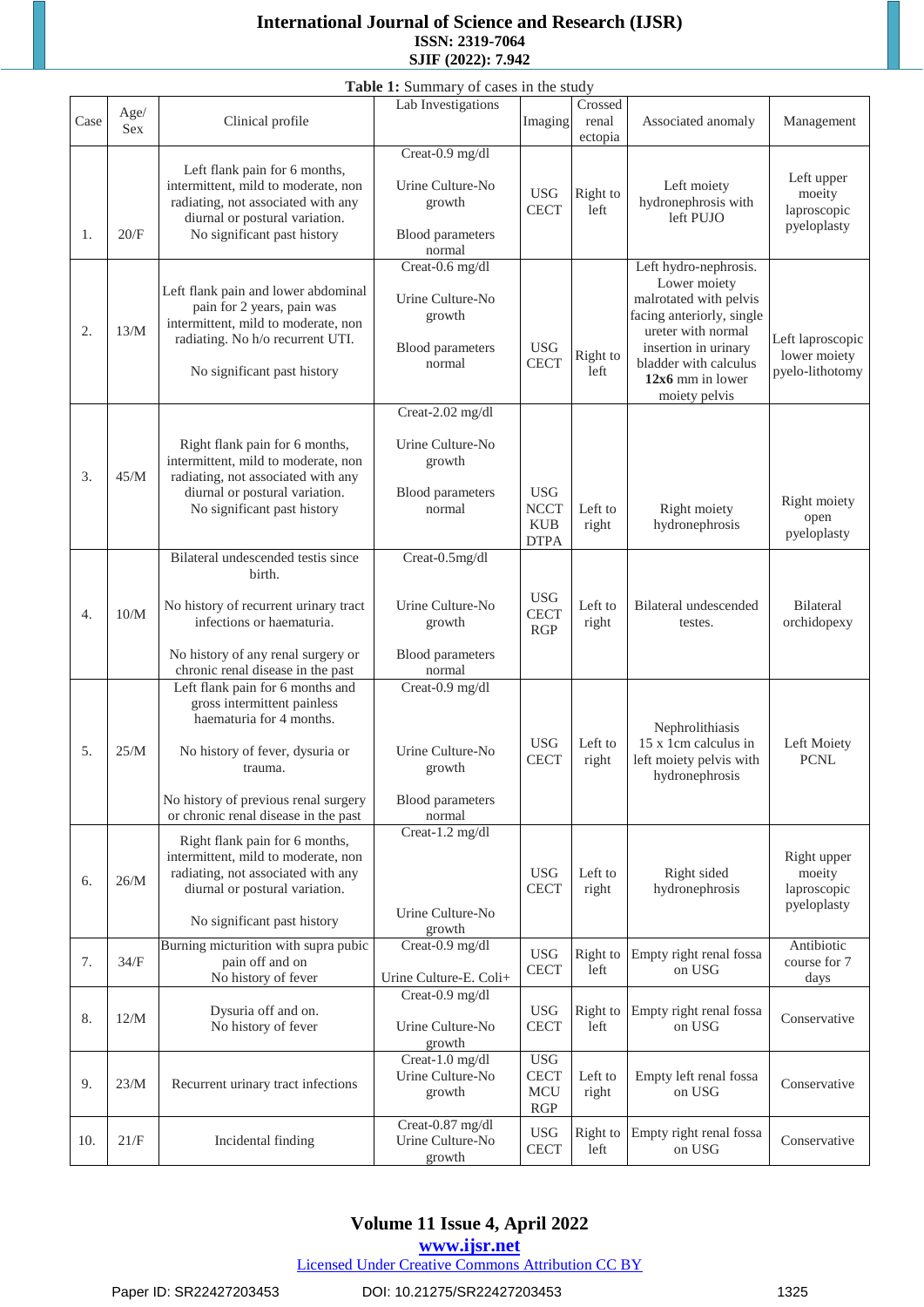#### **International Journal of Science and Research (IJSR) ISSN: 2319-7064 SJIF (2022): 7.942**



A. Crossed fused ectopic kidney with empty right renal fossa Lower moiety is malrotated with pelvis facing anteriorly. Single ureter is noted with normal insertion in urinary bladder



At its renal pole right kidney is fused with upper pole of malrotated ectopic kidney. Left renal fossa is empty suggestive of crossed fused left ectopic kidney. Right ureter is grossly  $\overline{B}$ dilated and measures 1.9 cm near right pelvis. And ectopic ureter from malrotated k also dilated and measured 2 cm near pelvis. Both ureter are seen to fuse at the level of L2 vertebral body, the fused ureter is grossly dilated and traverses downwards in a tortuous course with abrupt narrowing noted about 4.5 cm proximal to right Vesicoureteric



C IVU suggestive of ectopic left kidney



D Crossed fused ectopia of left kidney with orthotopic insertion of left ureterwith left sided obstructive nephrolithiasis



Axial view of CT showing emptyright renal fossa with right crossed fused ectopia

## **4. Discussion**

Crossed fused renal ectopia occurs during fourth to eight weeks of gestation. Itis thought to result from the abnormal development of the ureteric bud and metanephric blastema. After horseshoe kidney, crossed fused ectopia of the kidneys is the most frequent fusion abnormality of the urinary tract with male predominance of 3: 2. It occurs due to abnormal renal ascent during embryogenesis with the fusion of the kidneys within the pelvis.

One school of thought says that an abnormally situated umbilical artery prevents normal cephalic migration. Another studies believe that the ureteric bud crosses to the opposite side and induces nephron formation in the contralateral metanephric blastema which results in single renal mass with two collecting systems being located on one side of the abdomen. For the formation of the extraperitoneal perirenal fascial planes, the normal ascent of the kidneys is required. There is failure of the development of fascial layers in the flanks on the side not occupied by renal tissue due to renal agenesis. The malposition of bowel into the extraperitoneal fat of the empty renal fossa and relaxation of mesenteric supports for bowel loops in this region occurs due to lack of restraining fascia.

They are sub classified into six subtypes in decreasing order of frequency<sup>7</sup> type a: inferior crossed fusion; type b: sigmoid kidney; type c: lump kidney; type d: disc kidney; type e: Lshaped kidney; type f: superiorly crossed fused. While the inferior CFRE is the most frequent type observed, the superior CFRE is reported to be least common. Similarly in our study we had all inferior CFRE. The lower pole of the superiorly normally positioned kidney is fused with the upper pole of the inferiorly situated crossed ectopic kidney in inferior CRFE type. Another characteristic feature of CFRE is the three times more common occurrence of left to right ectopy but in our study we found equal distribution. In our study we found symptomatic cases that required minimal invasive interventions (6/10). CFRE is often found incidentally during routine ultrasound screening or at other imagingor during autopsy and are usually asymptomatic, but may present with vague lower abdominal pain, hematuria, fever, urinary tract infection, hypertension, renal failure, and palpable abdominal mass. [8] In our study most common presentation was left flank pain,

The characteristic ultrasonographic findings in crossed fused renal ectopia include an anterior and/or posterior notch with difference in orientation of the 2 collecting systems in the fused kidneys [3, 9, 10]. In addition, ultrasonography can give vital information on the arterial supply and venous drainage, which can be grossly abnormal, CT is widely utilised in preoperative assessment as it may be utilized to precisely identify the anatomical characteristics of the anomaly and the anatomical relationship between the kidney and surrounding structures (4). Crossed renal ectopia with fusion are associated with abnormal vascularity (5). If surgery is contemplated, contrast based CT is needed to characterize vascular anatomy, as the vascular supply can be anomalous to both the ectopic & non ectopic kidneys. The fused renal units need not to be separated. The treatment guided towards the associated problems that lead to either symptoms or the deterioration of the upper tracts eg. pelviureteric junction obstruction would require a pyeloplasty or vesicoureteral reflux would require either injection of a bulking agent or reimplantation of ureters. In our study, three patients required pyeloplasty, one required pyelolthotomy and one required left moiety PCNL. In all the types of fusion anomaly the ureteral orifice associated with each kidney is usually orthotopic. Renal ectopy has high incidence of association with other urological abnormalities. Vesicoureteral reflux (VUR) is the most common succeeded by other genitourinary tract aberrations such as cryptorchidism, hypospadias, renal multicystic dysplasia & hydronephrosis [6]. In our study though vesicoureteral reflux was not seen but cryptorchism and hydronephrosis were associated with renal ectopia.

Paper ID: SR22427203453 DOI: 10.21275/SR22427203453 1326